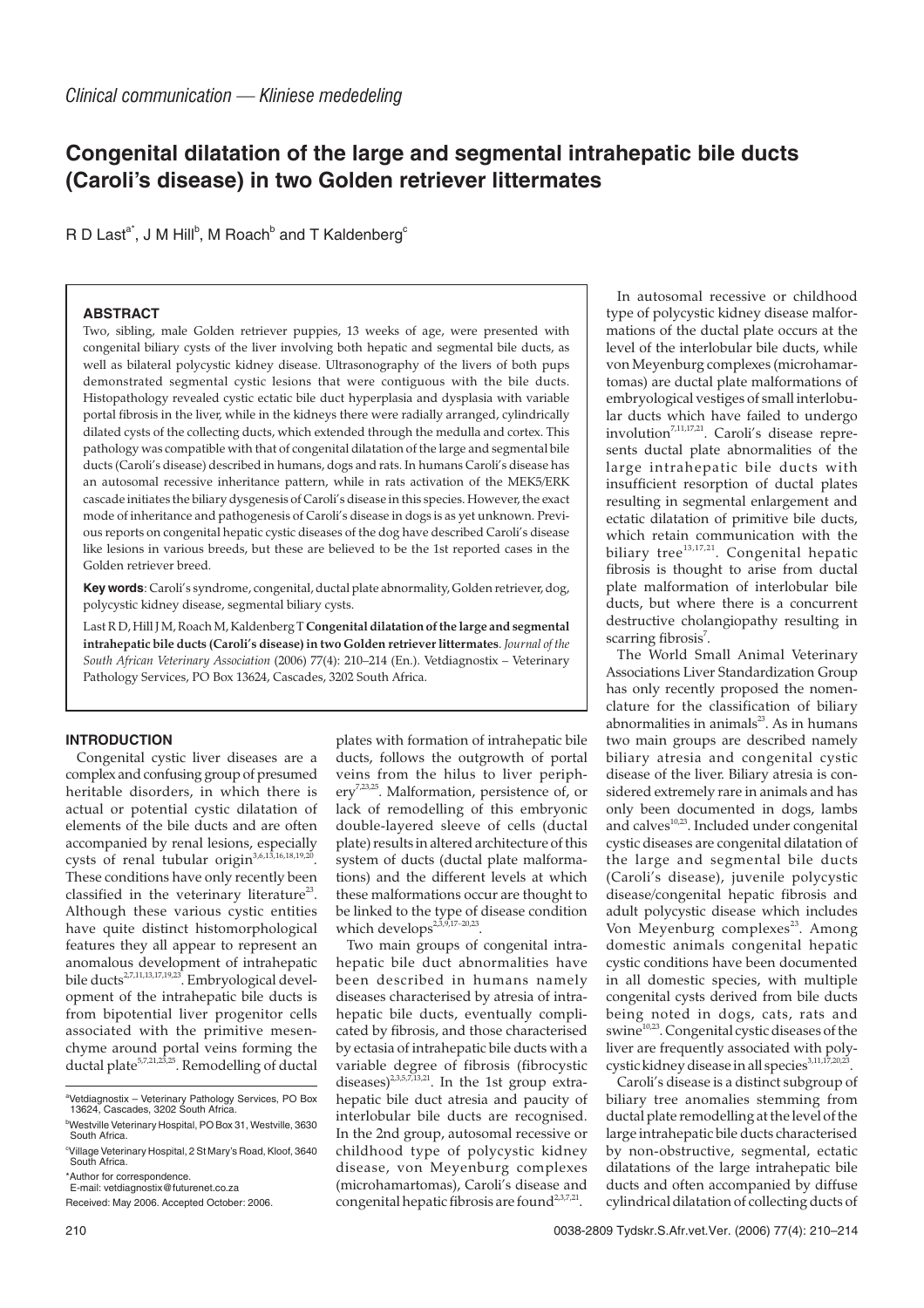the kidney<sup>3,6,9,13,17,20,21</sup>. Some authors in the human literature reserve the term Caroli's disease for those rare cases in which there is only segmental ectatic dilatation of large intrahepatic ducts, whereas the term Caroli's syndrome is applied to the more common form of the disease, where the bile duct dilatation is accompanied by portal fibrosis, although controversies and overlap of classifications  $exist^{6,7,12,13,16,18,20,3}$ 

In the current veterinary nomenclature there is no splitting of these entities with the term Caroli's disease being applied to conditions characterised by congenital dilatation of the large and segmental bile ducts<sup>23</sup>. In human patients with Caroli's there is usually biliary stasis that results in biliary lithiasis, cholangitis, cholangiohepatitis, hepatic abscesses and portal hypertension, with onset in childhood or early adult life<sup>3,12,17,20,21</sup>. In both dogs and humans the term Caroli's disease refers to the liver pathology, although many cases also have concurrent polycystic renal disease characterised by radially arranged, cylindrically dilated cysts of the collecting ducts, which extended through the medulla and cortex<sup>9,16,18,19,23</sup>

In humans there is an association between these congenital cystic liver diseases and inherited polycystic kidney diseases with inheritance patterns placed in 3 basic categories namely autosomal dominant or adult type of polycystic kidney disease (ADPKD), autosomal recessive or childhood type of polycystic kidney disease (ARPKD) and Caroli's disease with autosomal recessive inheritance, with von Meyenberg complexes being associated with ADPKD, while congenital hepatic fibrosis is linked to ARPKD<sup>3,6,8,9,12,16,18-20</sup>.

In dogs polycystic hepatic and renal disease resembling ARPKD of childhood have been previously described in young Cairn terriers and West highland white terrier puppies, associated with severe disease in the 1st week of life<sup>9,14,15,24</sup>. A single dog in a series of 7 animals with different types of hepatorenal polycystic disease, reported in 1985, had lesions compatible with Caroli's disease<sup>24</sup>. A recent report documents a series of 8 young dogs, including 3 Collies, 2 Frisian stabyhouns, 2 Jack Russell terriers and 1 mixed breed dog, with congenital dilatation of the intra- and extrahepatic bile ducts and diffuse cystic kidney disease, consistent with Caroli's disease described in humans<sup>9</sup>. To the best of the authors' knowledge this report is believed to be the 1st documenting lesions consistent with congenital dilatation of the large and segmental bile ducts (Caroli's disease) in the Golden retriever breed.



Fig. 1: **Liver. On the caudal aspect of the liver, which has been reflected cranially, multiple, segmental, dilated, saccular, bile ducts** (arrows) **are present.**

# **CASE HISTORY**

## **Clinical history**

Two, male, Golden retriever puppies, 13 weeks of age, originating from the same litter, were presented to 2 separate clinical practices for examination. These 2 animals were emaciated with one weighing only 6.3 kg. Appetite was reported as good and 1 pup was alert and playful, while the other was reported to be quiet and subdued. Abdominal palpation was performed in both cases with lobulated abdominal masses in the region of the kidneys being reported. In-house serum chemistry analysis (Vetscan – Abaxis Model 200–1000) on the depressed dog revealed the following: Urea 8.69 mmol $/k$ (reference range:  $2-9$  mmol/ $\theta$ ) and Creatinine 144  $\mu$ mol/ $\ell$  (reference range: 27– 124  $\mu$ mol/ $\ell$ ).

Cystocentesis was performed on both animals. Urine SGs of 1.008 and 1.010, respectively, were found with a trace of protein, while the urine sediment analyses were unremarkable. Abdominal ultrasound findings in both pups were similar, with small amounts of free fluid noted in the abdominal cavity (ascites). Multiple, small to large, round, irregular cystic spaces were observed throughout the liver in both dogs, and these cysts were observed to be contained within the biliary tree communicating with bile ducts. These segmentally, ecstatically dilated cysts, were restricted to the intrahepatic biliary radicles, with no involvement of extrahepatic bile ducts. No evidence of bile duct obstruction was noted. The normal architecture of both kidneys in the two dogs was disturbed with poor cortico-medullary distinction and hyper-echoic areas in the renal medulla. Following these ultrasound examinations, both owners elected euthanasia for the respective puppies.

The veterinarians involved in these cases obtained owners consent to harvest liver and renal tissues for histopathological examination. Gross examination of the livers revealed multiple, segmental, ecstatically dilated bile ducts (Fig. 1) while renal pathology was characterised by fine radially arranged cysts, which extend from the medulla through the cortex (Fig. 2). Renal and liver samples for histopathological examination were placed into 10 % buffered formalin.

#### **Histopathology**

Histological examination of liver sections from both pups revealed distortion of hepatic architecture due to cystic ectatic bile duct dilatation. This was associated with portal fibrosis, which extended along the hepatic lobule limiting plate with portal-to-portal linking in some areas (Fig. 3). The dilated bile ducts were lined by columnar epithelium and in some instances contained pink-staining proteinaceous material (Fig. 4). In some areas bulbar infoldings of bile duct epithelium into the lumenal space and transductal bridge formation was noted (Fig. 5). Renal histopathology was characterised by radially arranged, cylindrically dilated cysts lined by cuboidal epithelium, which extended through the medulla and cortex (Fig. 6). Interstitial fibrosis was evident between the cystically dilated collecting ducts.

#### **DISCUSSION**

According to current veterinary nomenclature for morphological characterisation of hepatic pathology, Caroli's disease of the dog is classified as a congenital dilatation of the large and segmental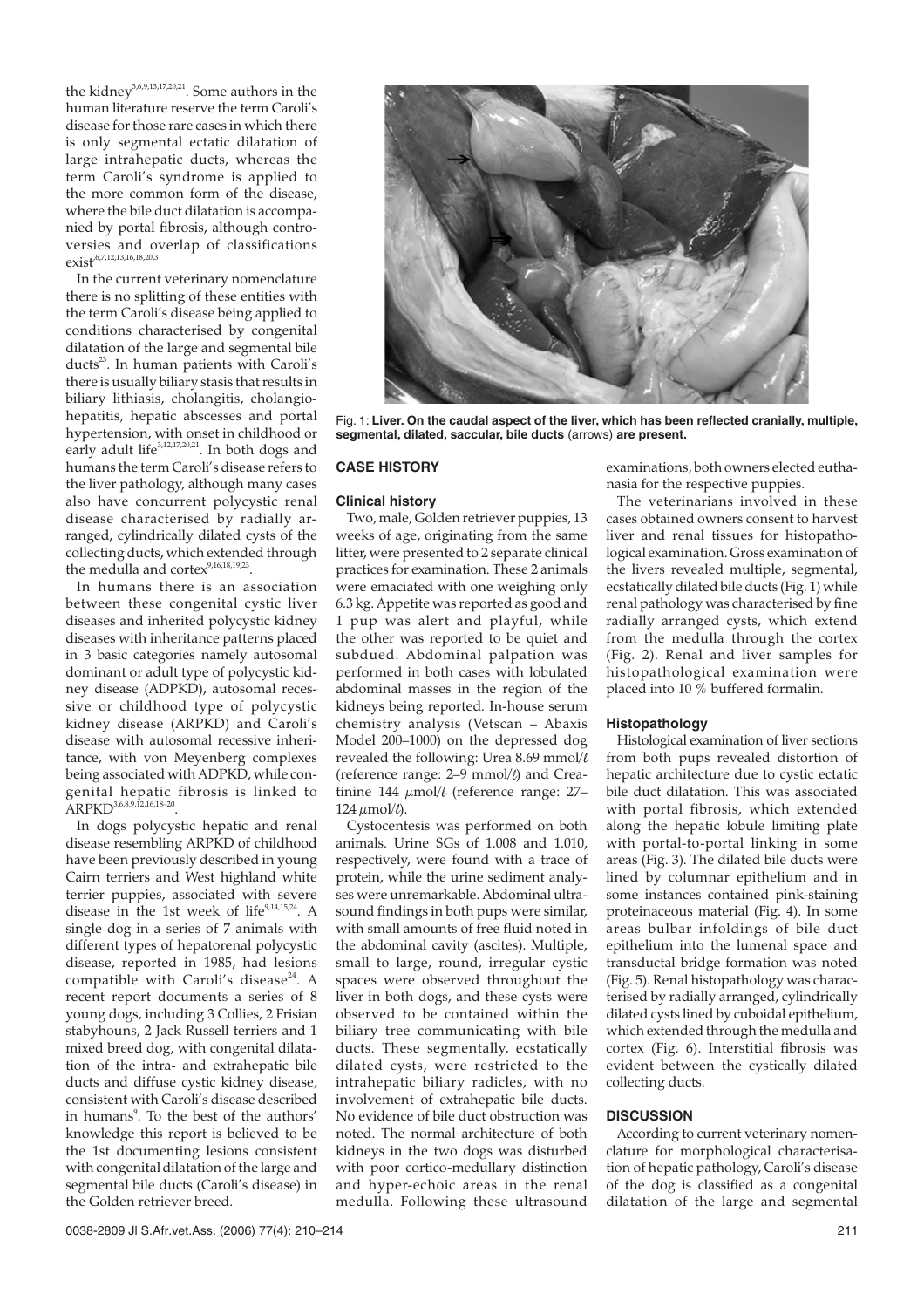intrahepatic bile ducts<sup>23</sup>. By contrast, some current human classifications distinguish between Caroli's disease (simple/classic type) and Caroli's syndrome (associated with congenital hepatic fibrosis)<sup>3,6,7,12,17,18,20</sup>. Caroli's disease is the term used to describe cases in which there is only segmental ectatic dilatation of large intrahepatic ducts, whereas the term Caroli's syndrome is applied to the more common form of the disease where the bile duct dilatation is accompanied by portal fibrosis<sup>3,6,7,12,17,18,20</sup>. The degree of portal fibrosis is not used as a criterion for sub-categorisation in the dog and all currently reported cases in this species fall within the category of congenital dilatation of the large and segmental intrahepatic bile ducts identical to Caroli's disease, as proposed by the World Small Animal Veterinary Associations Liver Standardization Group9,14,15,23,24. In rats the pathology reported most closely resembles the Caroli's syndrome with congenital hepatic fibrosis as described in  $humans<sup>3,18,19</sup>$ 

Segmental cystic dilatation of bile ducts due to ductal plate malformation, is central in the pathogenesis of Caroli's disease and the hepatic histopathology of these pups with bulbar protrusions of the bile duct epithelium into duct lumens, as well as bridge formation across the lumen, are typical of the bile duct dysplasia expected with ductal plate malformations 3,6,9,19,20 . The renal histopathology of radial cylindrical dilatation of collecting ducts was also consistent with that described in dogs, humans and rats with Caroli's disease, which is distinctly different to the renal pathology of adult ADPKD in humans, Persian and Persian-cross cats<sup>8,9,16,18,19</sup>.

In human patients with Caroli's there is usually concurrent biliary stasis and this together with the fact that cysts communicate with the rest of the biliary tree, results in varying degrees of acute and chronic ascending cholangitis with periductal fibrosis, biliary lithiasis, cholangiohepatitis, hepatic abscesses and portal hypertension<sup>6,12,13,17,20,21</sup>. Although no active inflammation was observed histologically in the bile ducts of the pups described in this report, an accumulation of pink-staining proteinaceous material was noted, which raises the level of suspicion for possible biliary stasis in these 2 animals. However, cholangiohepatitis, hepatic abscesses or biliary liths (bile stones) were not observed in this instance or reported in any of the previous documented cases of Caroli's disease in dogs<sup>9,14,15,23,24</sup>

Although considered a rare autosomal recessive inherited disease in humans,



Fig. 2: **Kidney. Fine, radially arranged, dilated ducts, extending through the cortex and medulla** (arrows)**. The surface of the kidney is irregular, imparting a multilobular appearance** (arrowhead)**.**



Fig. 3: **Liver. Distortion of hepatic architecture due to proliferation of dilated bile ducts** (arrowhead)**. Portal fibrosis extends along the hepatic lobule limiting plate** (arrow)**, accentuating lobulation.** Haematoxylin-Eosin, ×100.



Fig. 4: **Liver. Dilated bile ducts lined by columnar epithelium** (arrow) **and some contain luminal proteinaceous material** (arrowhead). Haematoxylin-Eosin, ×400.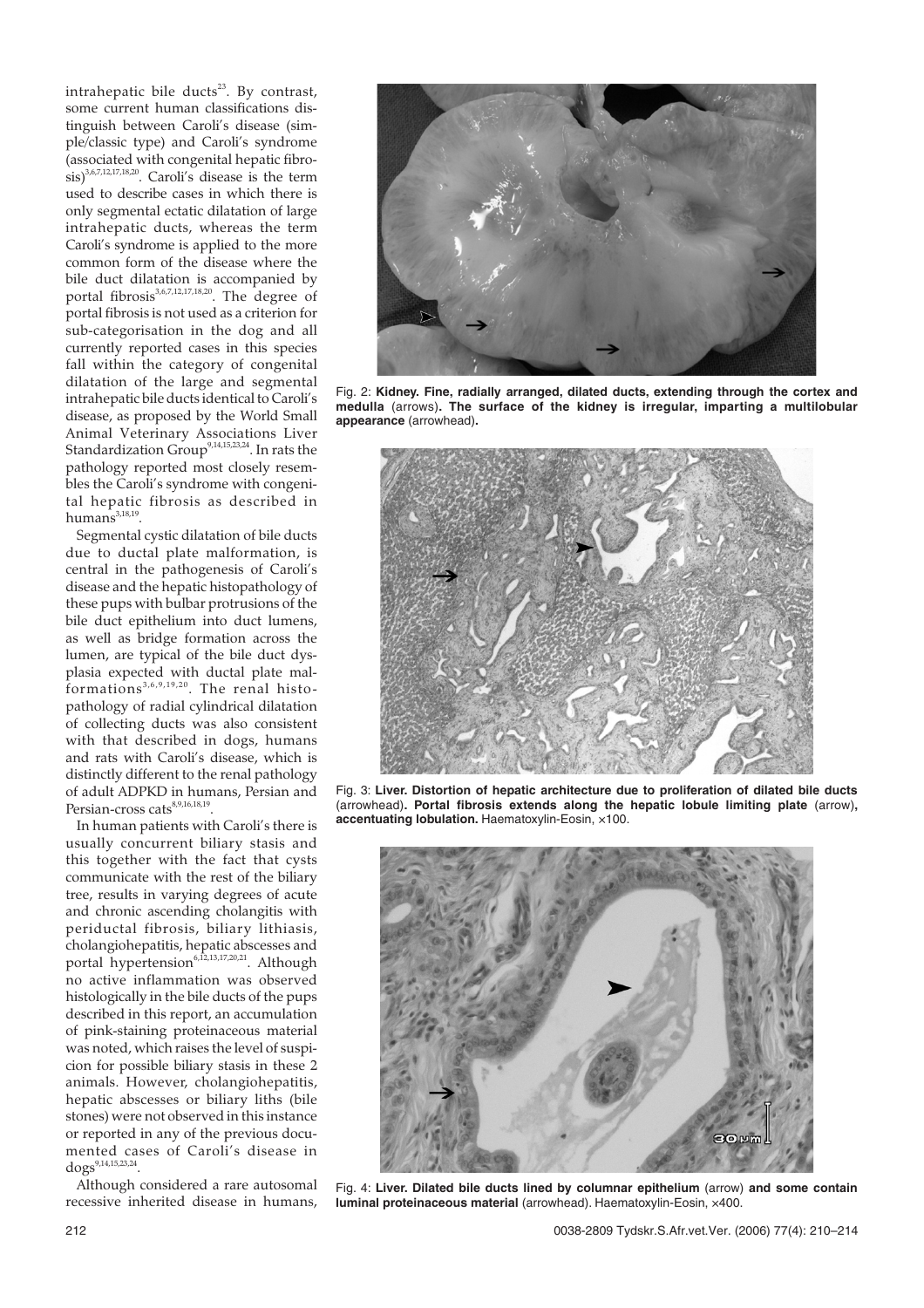

Fig. 5:**Liver. Bulbar infoldings** (arrows) **of bile duct epithelium into the dilated luminal space of a dilated duct, attempting transductal bridge formation suggestive of a ductal plate abnormality.** Haematoxylin-Eosin, ×200.

Caroli's is commonly associated with morbidity related to the complications of choledocholithiasis (common), cholangitis, cholangiohepatitis, hepatic abscessation, bacteraemia, septicaemia, pancreatitis resulting from stone passage, portal hypertension and bile duct neopla- $\sin^{4,6,11,13,17,20,21}$ . In those cases with concurrent polycystic renal disease there maybe adverse effects on renal function including reduction in glomerular filtration rates, hypertension and impaired urinary concentration with resultant urinary tract infections, nephritis and eventually end stage renal disease<sup>1,11,22,26</sup>. In most

instances clinical symptoms arising from these complications occur in young adults, with the average age of patients at diagnosis being 22 years, although Caroli's disease can occur in young children and there is a sex predilection for females $6,17,20$ . Clinical pathological hepatic function tests may or may not be abnormal but are non specific from a diagnostic perspective, with raised alkaline phosphatase levels and bilirubinemia being documented<sup>17</sup>.

Although congenital dilatation of bile ducts in dogs is believed to be an inherited condition, the exact mode of inheritance remains undetermined<sup>9,23</sup>. Unlike humans



Fig. 6: **Kidney – cortex and medulla. Radially arranged, dilated collecting ducts extending through the cortex and medulla** (arrows)**.** Haematoxylin-Eosin, ×100.

bile stones have not been documented with Caroli's disease in dogs and cholangitis in canines is usually mild or not reported<sup>9,14,15,23,24</sup>. Most cases have been in young dogs of only a few months of age with no sex predilection, animals usually presenting with polyuria/polydipsia, apathy, vomiting and less frequently icterus and ascites $^{\circ}$ . Raised, fasting, serum bile acid concentrations and alkaline phosphatase activity in plasma are the most consistent liver function test abnormalities reported in dogs with Caroli's  $disease<sup>9,23</sup>$ .

While Caroli's disease represents an *in-utero* ductal plate abnormality of the large intrahepatic bile ducts in all species, the pathogenesis of this biliary dysgenesis has only been characterised in the rat, where over-expression of extracellular signal-regulated protein kinases in the MEK5/ERK5 cascade have been linked to proliferation of biliary epithelial cells $19$ .

Diagnostic imaging techniques of abdominal ultrasonography and radiography are considered the primary diagnostic tools, with demonstration of contiguity between the hepatic cystic lesions and intrahepatic bile ducts being considered paramount in the diagnosis of Caroli's disease $9,17,22,23$ . Other imaging procedures such as nuclear scintigraphy, computed tomography (CT) and magnetic resonance imaging (MRI) have also been successfully applied as diagnostic procedures in humans<sup>1,9,17,22</sup>. Histopathology of liver and renal biopsies have high diagnostic specificity when interpreted in conjunction with diagnostic imaging and clinical parameters<sup>6,9,20,23</sup>.

In the two cases described in this report the owners opted for euthanasia and therefore no further follow up on possible progression of the clinical syndrome, pathology or clinical pathology parameters could be made. In humans various treatment modalities are employed including drainage procedures of endoscopic retrograde cholangiopancreatography (ERCP) and percutaneous transhepatic cholangiography (PTC), sphincterotomy for biliary drainage and bile stone removal, hepatic lobectomy for cases restricted to a single lobe, internal surgical bypass of the biliary tree in diffuse forms of the disease, but ultimately liver transplantation is frequently required<sup>17</sup>. In almost all of the cases of Caroli's disease reported in dogs the animals have been euthanased at the time of diagnosis and little has been attempted in the way of therapy in this species<sup>9</sup>.

Investigation into the parentage of the pups in this report revealed that this had been the 1st mating between this particular sire and bitch. There were 5 pups in the